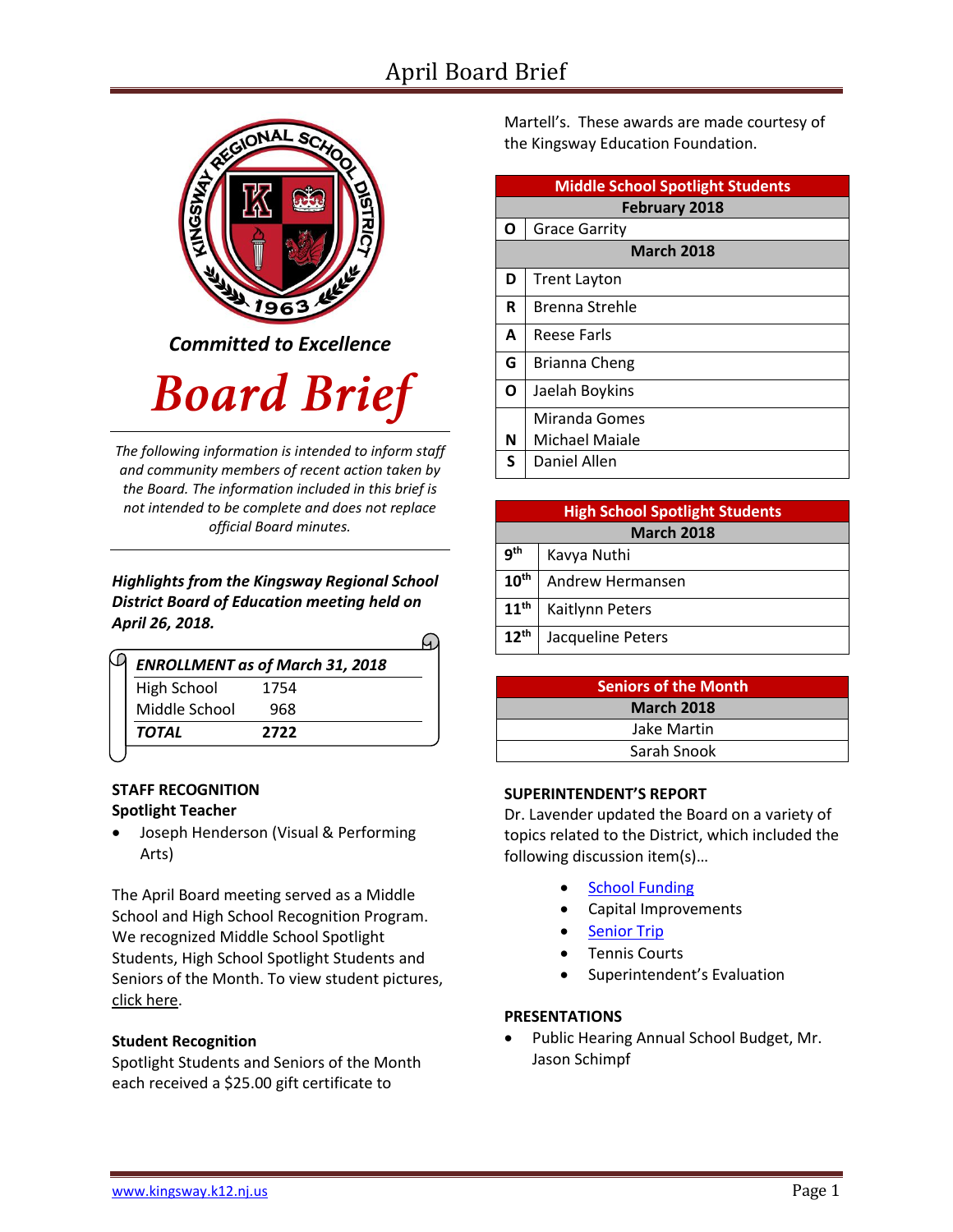#### **ATTENDANCE SUMMARY**

*2017-2018 Monthly Average % of Students in Attendance for* March*:*

| 2017-2018 Monthly Average %<br>of Students in Attendance |          |                                         |                            |  |  |
|----------------------------------------------------------|----------|-----------------------------------------|----------------------------|--|--|
| Grade<br>Level                                           | Mar<br>% | 2017-<br>2018<br><b>YTD</b><br>Avg<br>℅ | Past<br>6 Year<br>Avg<br>% |  |  |
| 7                                                        | 95.1     | 95.4                                    | 95.4                       |  |  |
| 8                                                        | 93.2     | 94.3                                    | 94.8                       |  |  |
| <b>Total MS</b><br>Average                               | 94.2     | 94.8                                    | 95.1                       |  |  |
| 9                                                        | 93.4     | 93.8                                    | 94.7                       |  |  |
| 10                                                       | 92.8     | 93.7                                    | 94.0                       |  |  |
| 11                                                       | 92.1     | 93.4                                    | 93.1                       |  |  |
| 12                                                       | 92.0     | 92.9                                    | 92.0                       |  |  |
| <b>Total HS</b><br>Average                               | 92.5     | 94.0                                    | 93.4                       |  |  |
| <b>District</b><br>Average                               | 93.4     | 94.4                                    | 94.2                       |  |  |

### **PERSONNEL**

#### **District Employment**

- Non-Certified Staff:
	- Lindsey Hines (Cook)
	- Shelley Waddington (Cook)
- Retirement:
	- Patricia Glaser (Bus Aide)
- Schedule "B":
	- Various positions were approved
- Substitute:
	- Brittany Wigglesworth (Per Diem Substitute Teacher)
- Practicum, Student Teachers, Internships:
	- Jessica DeDomenico (Internship, Robert Baerman, Athletic Training, 08/10/2018 to 12/22/2018)
- Pamela Czekay (Practicum, Kristi Gimpel, English Language Arts, 05/08/2018 to 6/20/2018)
- CER Summer Workers:
	- Camp Teachers: Ashley Blubaugh, Patricia Conn, Triana Hernandez, Christian Lynch, Susan Romano, Andrew Young
	- Music Teachers: Catherine Brown, Michael Massaro, Katherine Wyatt, Brooke Kramer, Dan Sullivan, Colleen Kelemen
	- Counselors: Adedoyin Adepoju, Kylie Anicic, Sara Balliet, Christopher Barbara, Riley Bradson, Gabriella Bruno, Anthony Cacciavillano, Dean Campbell, Alexis Cancila, Alexandra Cann, Jacob Capasso, Alyssa Casanova, Lauren Conn, Kendrah Cooper, Davon Dickson, Madelyn Dubbs, Cassie Fagan, Grace Fagan, Alexa Fagan, Kymberly Ferrell, Grace Gallagher, Jake Held, Colleen Highland, Montgomery Hollis, Ana Ibarra, Natalie Ivans, Elizabeth Kennedy, Killian Keough, Emily Kupsey, Brenna Leso, Ceilia Leso, Matthew Lipka, Chris Morehead, Alexis Mullarkey, Jake Newsom, Prisca Ogunkanmi, Ryan Ondo, Imani Perry, Rachel Sampson, Antonio Saporito, Alma Schaffer, Olivia Schell, Julia Valentino, Rachel Vick, Elizabeth Westburg, Brett Westburg, Jordyn Wigglesworth, Riley Yates

#### **High School Employment**

- Schedule "B":
	- Various positions were approved.
- Change of Status:
	- Laura Newton (SPED Teacher)

#### **Middle School Employment**

- Schedule "B":
	- Various positions were approved.
- Leaves of Absence:
	- Debra Bushby (Paraprofessional)
	- Kimberly Hargraves (ELA Teacher)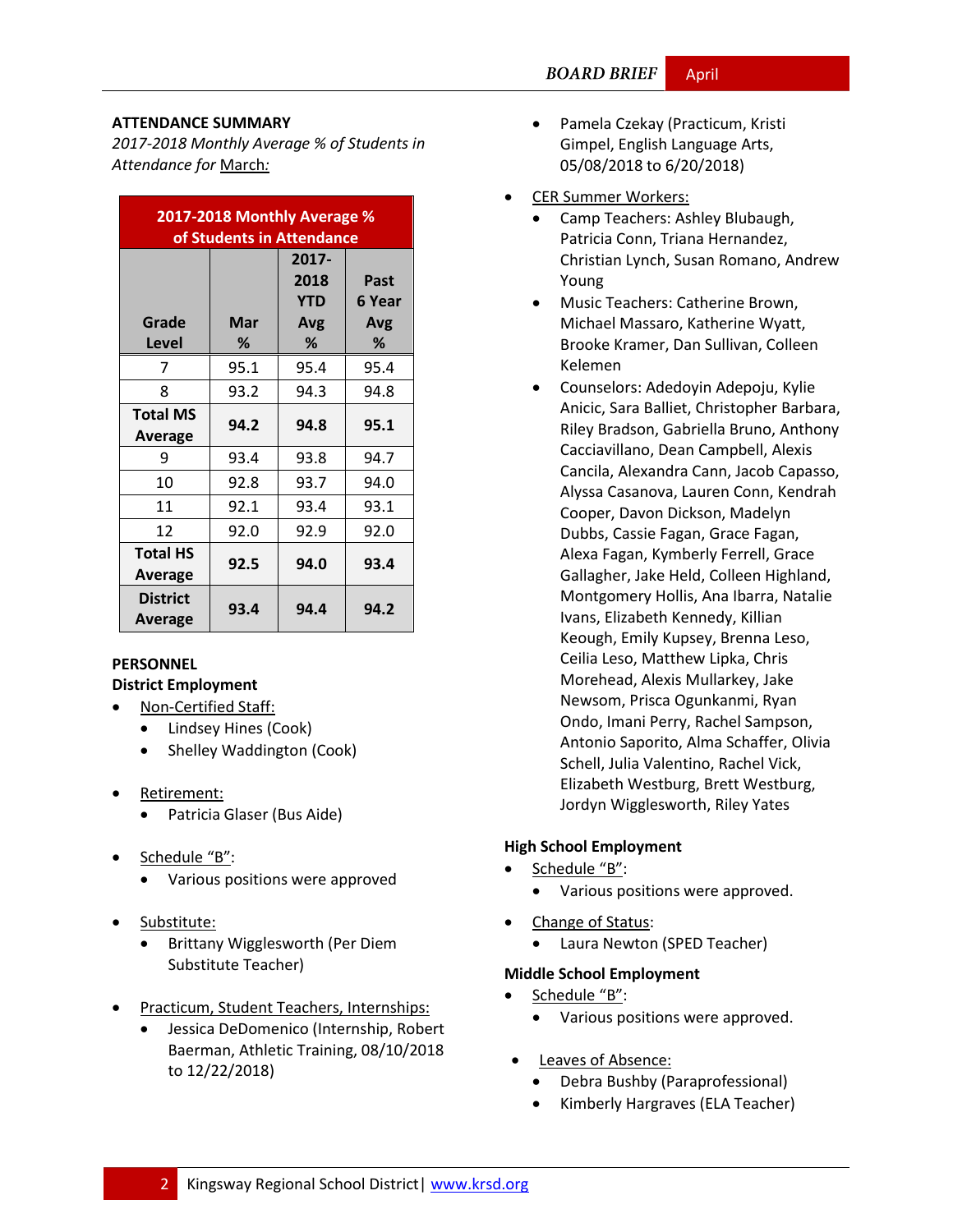- Mary Nayer (Math Teacher)
- Change of Status:
	- Kate Wilhelm (Team Leader)

#### **FUNDRAISERS**

- **4/27/2018 to 5/20/2018 Student Council.** The Student Council students will be selling tickets to a Phillies game to raise funds for student scholarships.
- **4/30/2018 to 5/11/2018 Community Service Club.** The Community Service Club will be collecting gently used books to donate.
- **4/30/2018 to 5/4/2018 The Middle School.** The Middle school will be selling paper flying pigs to hang around the school to raise funds for the Julie Riggi Scholarship Fund.
- **5/29/2018 to 6/15/2018 Environmental Club.** The Environmental Club will be selling plants to raise funds for supplies used by the club.
- **4/27/2018 to 5/11/2018 Softball.** The softball team will be selling Fan Cloths to raise funds for the team senior gifts.
- **4/27/2018 to 5/31/2018 Softball.** The softball team will be working with Clean Communities to raise funds for the team.
- **4/27/2018 to 5/31/2018 Interact Club.** The Interact club will be working with Clean Communities to raise funds for the club.
- **6/6/2018 to 6/8/2018 Sports and Health Science.** The Sports and Health Science students will be hosting a Speedball Tournament to raise funds for new equipment.
- **5/23/2018 to 6/30/2018 Mentoring Program.** The Mentoring program will be selling school supplies to raise funds for a bowling trip.

#### **FIELD TRIPS/ASSEMBLIES**

- **05/02/2018–** The Mock Trial students will be traveling to Gloucester County Bar Foundation Law Day lunch.
- **5/11/2018 –** The STEM students will be traveling to the Philadelphia College of Osteopathic Medicine.
- **5/21/2018 –** The High School Renaissance students will be traveling to Altitude Trampoline Park.
- **5/24/2018 –** A select group of seniors will be traveling to RCGC.
- **Between 5/2018 and 6/2018 -** The STEP SLE Program will be traveling to the following locations:
	- Inspira Medical Center
	- Crescent Moon Coffee and Tea
	- Pet Valu
- **5/2/2018 –** The Interact Club will be traveling to The Rotary Club.
- **4/16/2018 –** The SURE SIA students traveled to iPlay America.
- **5/25/2018 –** The Film Studies Students will be traveling to Cinemark 16.
- **Between 05/2018 and 6/2018 -** The Special Programs will be traveling to the Gloucester Premium Outlets.
- **7/11/2018 to 7/14/2018 –** The Student Council will be traveling to the NJASC LTC Camp at the College of NJ.
- **5/25/2018 -** A select group of Seniors will be traveling to Rowan College.
- **5/29/2018 Updated –** Photo Club and Art Club will be traveling to the National Gallery of Art.
- **6/28/2018 –** The CER Camp will be traveling to the Cinemark.
- **7/5/2018 –** The CER Camp will be traveling to the Flyer Skate Zone.
- **7/12/2018 –** The CER Camp will be traveling to the Big Event Entertainment.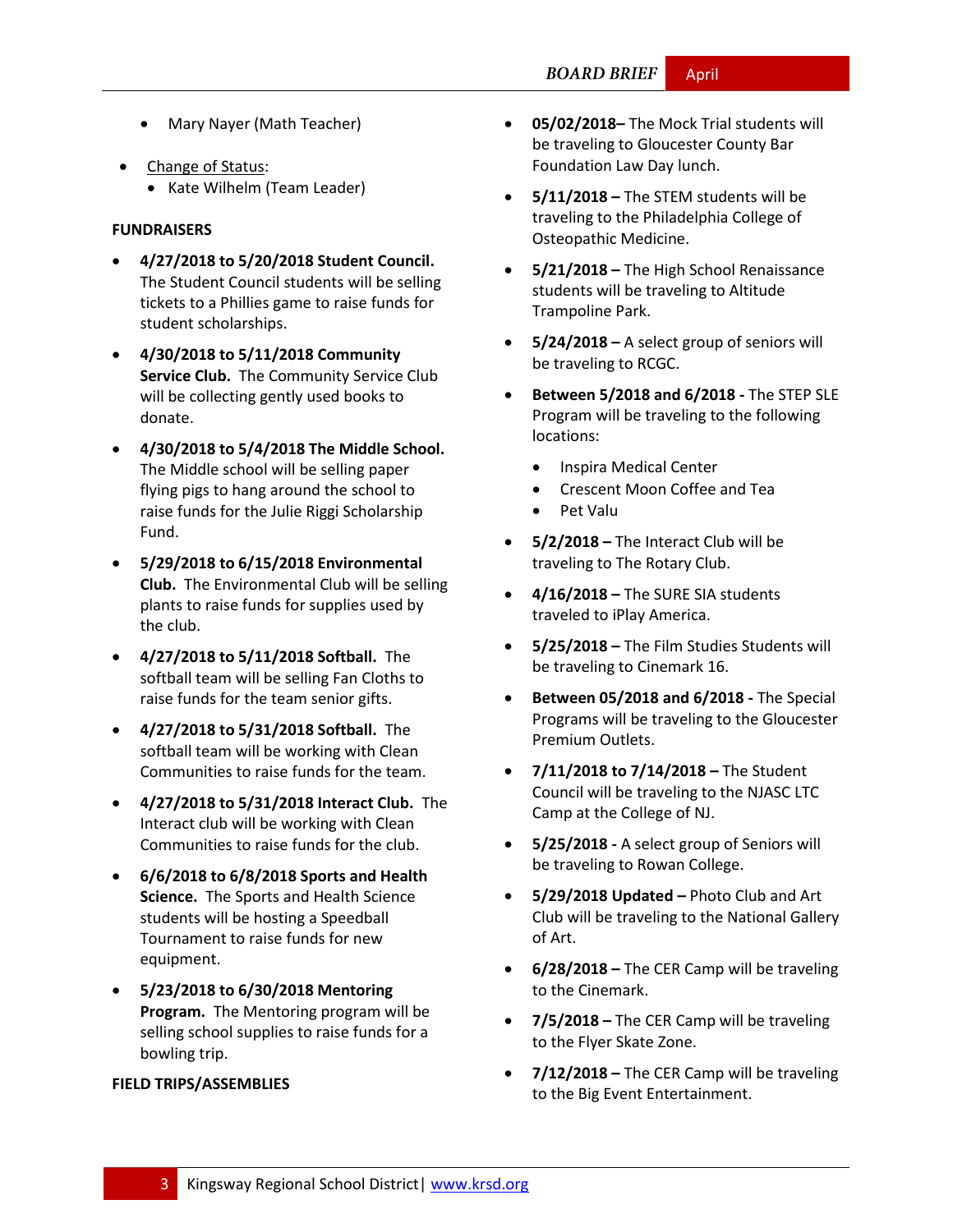- **7/19/2018 –** The CER Camp will be traveling to the Philadelphia Zoo.
- **7/26/2018 –** The CER Camp will be traveling to the Franklin Institute.
- **8/2/2018 –** The CER Camp will be traveling to the Altitude Trampoline Park.
- **8/9/2018 –** The CER Camp will be traveling to the Funplex.
- **8/16/2018 –** The CER Camp will be traveling to the Cherry Hill Skating and Fun Center.

#### **RESEARCH PROJECT(S)**

None

#### **EMERGENCY DRILLS/CALLS**

| School/     | <b>Time</b>     | <b>Drill</b>      |
|-------------|-----------------|-------------------|
| <b>Date</b> |                 |                   |
| <b>HS</b>   | Start: 01:41 PM | Fire Drill        |
| 03/19/2018  | End: $01:47$ PM |                   |
| <b>HS</b>   | Start: 12:12 PM | Precautionary     |
| 03/27/2018  | End: 12:17 PM   | Lockdown          |
|             |                 | Drill             |
| <b>MS</b>   | Start: 01:37 PM | Full Lockdown     |
| 03/15/2018  | End: $01:42$ PM | Drill             |
| <b>MS</b>   | Start: 01:45 PM | <b>Fire Drill</b> |
| 03/28/2018  | End: 01:51 PM   |                   |

#### **[POLICY](http://www.straussesmay.com/seportal/Public/DistrictPolicyTOC.aspx?id=f0cc945ef3894b8d9ad5f87d948ca425&PolicyID=)**

The Board recommended the following for **FIRST** reading for revisions and/or adoption.

- Regulation 7510, 5330, 8630
- Policies 1220, 1310, 3111, 3124, 3125, 3125.2, 3141, 3159, 3231, 4159, 5305, 9541, 1140, 1523, 1550, 2260, 2610, 2622, 5750, 5755, 5339, 5514, 7481, 8454, 8630
- Regulation and Policy 3126, 3144, 3240, 5350, 1530, 2200, 2411, 2423, 8441
- Regulation and Policy (Abolished) 3244
- Regulation (Abolished) 5514

The Board recommended the following for **SECOND** reading for revisions and/or adoption.

None

#### **PROGRAMS**

The Board approved the following programs:

None

#### **AWARD(S) and SCHOLARSHIP(S)**

• Knight of Columbus #12503

#### **OUT OF DISTRICT/TWILIGHT PLACEMENT**

The Board approved the following out of district/twilight placement:

None

#### **BUSINESS, FACILITIES & FINANCE**

- **The Board approved the Board Secretary's Report and Bill List.**
- **Receipt and Acceptance of Student Activity and Athletic Account Financial Reports.** The Board accepts as filed the Middle School, High School and Athletic financial reports for the period ending March 31, 2018.
- **Salem County Vocational School District 2018-2019 Tuition Contract.** The Board approved the tuition contract for the 2018- 2019 school year with Salem County Vocational School District in the amount of (full-time) \$5,528.00, (shared-time) \$2,764.00 per student.
- **Fair Funding Action Committee Member.**  The Board approved Kingsway Regional School District to become a member of the Fair Funding Action Committee.
- **Acceptance of Donation from Tuxedo Junction.** The Board accepted a donation from Tuxedo Junction to supply free tuxedos for prom to students in need.
- **Professional Appointment.** The Board appointed the following professionals:
	- **Attorney:** Comegno Law Group, P.C.
- **Adoption of [2018-2019 Budget.](https://www.krsd.org/site/handlers/filedownload.ashx?moduleinstanceid=909&dataid=4027&FileName=2018-19%20Budget%20Narrative%20-%20Final.pdf)** The Board approved and authorized the submission of the 2018-2019 tentative budget to the Gloucester County Office of Education.
- **Capital Application Authorization.** The Board authorized Garrison Architects to